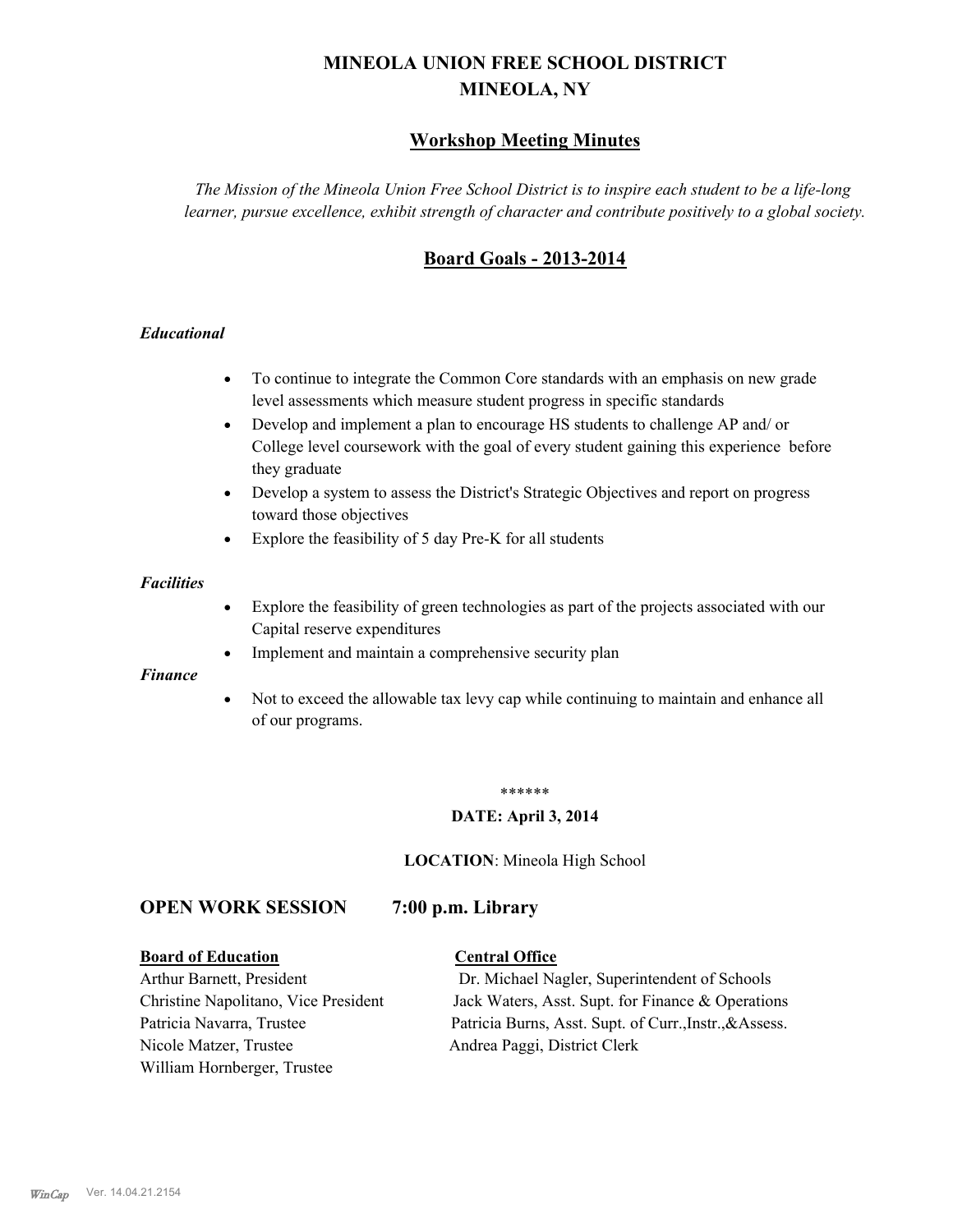**A. Call to Order - 7:00pm**

**B. Pledge of Allegiance**

- **C. Reading of Mission-** Christine Napolitano
- **D. Moment of Silent Meditation**

#### **E. Dais & Visitor Introductions**

#### **F. High School Student Organization Report**

There was no Student Organization report this evening.

## **G. BOE Reports**

## **a. Comments from Board Trustees**

Ms. Matzer stated that she enjoyed the Macaroni fundraiser and it was nice to see such a large cross section of the community taking part in this event.

Ms. Navarra stated that it was good to see the students helping out the senior citizens attending the event. she also enjoyed the PTA/District Council Dinner.

Ms. Napolitano also attended and enjoyed the PTA/District Council dinner and thanked them for the thermal bag. She stated that the walk through at the Middle School was very impressive.

#### **b. Comments from Board President**

Mr. Barnett stated that "The Wedding Singer" was a great show and many of the actors have been there through their entire High School career. He stated that the current seniors are all making their final college choices this month. Mr. Barnett commented that the Apple seminar was attended by 24 school districts. He added that Dr. Nagler allowed these individuals to move throughout the building freely and it is very impressive to see all that is going on. Finally, Mr. Barnett stated that he was able to attend three games on Tuesday.

## **c. Comments from Superintendent**

The Superintendent stated that the Apple seminar took place last Friday and he is very proud of the staff and the students. He added that he received very good feedback from all that attended. Dr. Nagler reminded everyone that the things that take place here everyday are not occurring everywhere. He is very thankful to Mr. Gaven for all of his hard work. This program is starting at Jackson Avenue and he looks forward to expanding to the other schools as well.

The Superintendent stated that the Climate Survey for the Middle School and the High School went out and the response from students and teachers has been good. He is disappointed in the poor response from parents.

Dr. Nagler stated that he also attended and enjoyed the "Wedding Singer". He stated that he has blogged about the performance and was very impressed with the acting. Dr. Nagler also looks forward to the 8/9 grade production. The Superintendent stated that the district volunteered to administer the PISA exam this year. The students were chosen for the district- 80 students, 15 year olds. He reported that 68 students took the exam and he expects that we will receive some good data this summer. The High School 11/12th grade Band performed in Albany as part of the NYSSMA kick-off. Dr. Nagler stated that for the 6th year in a row,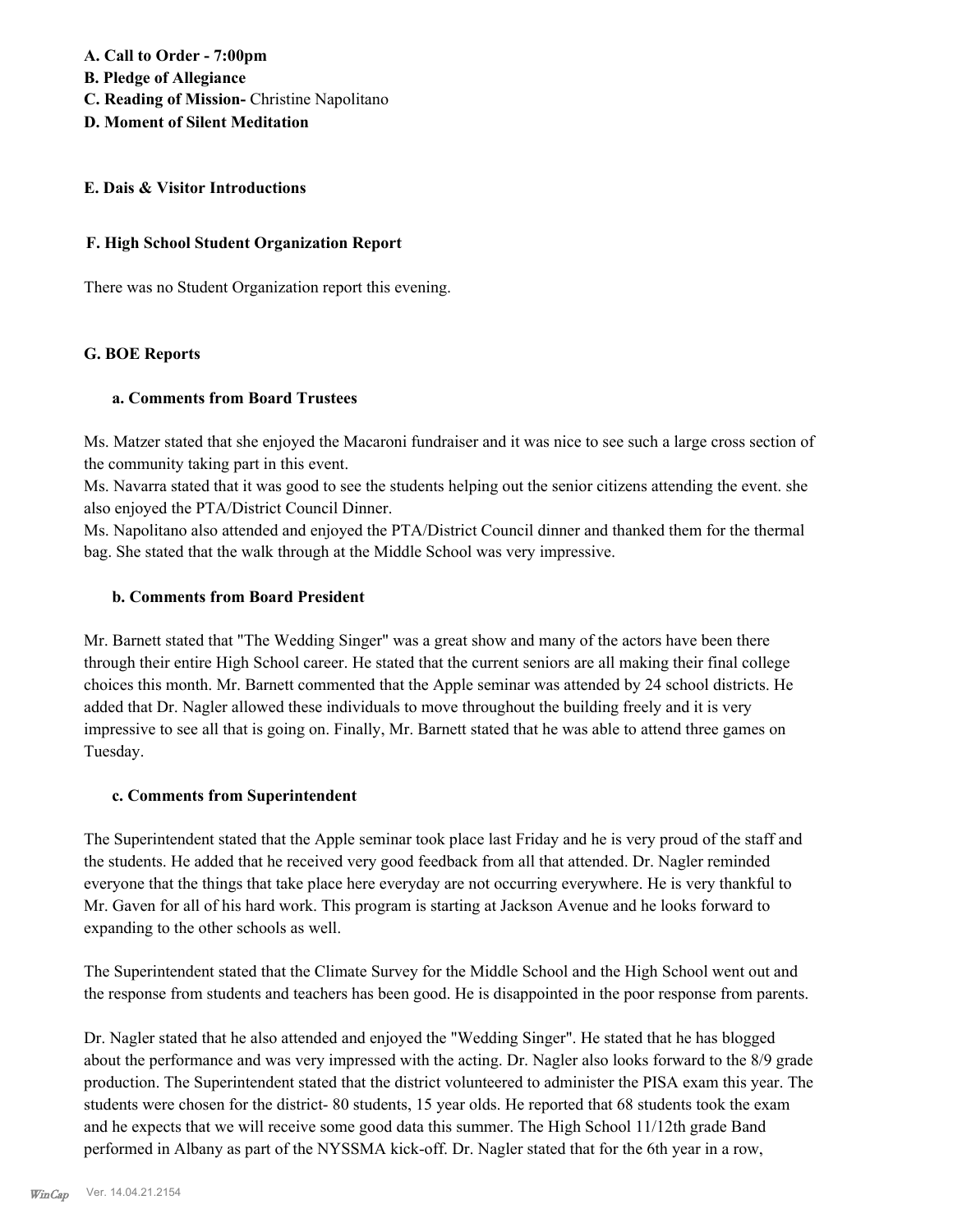Mineola has been selected as best music community. The Superintendent reported that on Tuesday, a presentation was made to the parents at Meadow Drive on the new Spanish Immersion program. This program will be different than the current one at Hampton Street. He stated that we are looking to confirm the enrollment for Meadow Drive. Dr. Nagler stated he met regarding the Fuel Tank project at the high school and was told that the project would not interfere with the baseball games. It is anticipated that the project will be complete within the next two weeks, weather permitting.

Dr. Nagler thanked the Board for allowing tonight's meeting to be moved to the High School in order to support the M**inn**eola Macaroni dinner. He stated that he was proud to reiterate the words of Jean Kelly from the INN, who stated that "no where else in Nassau or Suffolk will you see this happening". Finally, Dr. Nagler stated that he attended the District Council dinner on Monday and he congratulated the Meadow Drive PTA on winning the President's Cup and the Hampton Street PTA for winning the Spirit Award. He also added that he looks forward to attending the Meadow Drive Regatta this Saturday evening.

#### **H. Old Business**

Mr. Barnett asked the Board if there was any old business. Mr. Hornberger inquired about the RFP process and if the district can use the information gathered by BOCES. The Superintendent stated that we can use the BOCES list and this would save the District a step. Mr. Hornberger asked the Board for clarification of which RFP's to obtain information. It was decided that district would get information for: Internal Audit, Claims audit, and external audit. Mr. Hornberger asked the Board if there are any other vendors which they may be interested in reviewing. Mr. Barnett suggested that it may be time to check into architects as well and the Board was in agreement. There was no additional old business.

#### **I. New Business**

## **Memorandum of Agreement**

**RESOLUTION # 51- Be It Resolved** that the Board of Education hereby approves a Memorandum of Agreement between the Mineola Union Free School District and the Mineola Clerical Association dated March 25, 2014 and be it further

**Resolved** that the Board of Education hereby authorizes the Superintendent of Schools and Counsel to incorporate the terms of the Memorandum of Agreement into a more formal contract document.

**Motion:** Christine Napolitano **Second:** William Hornberger

Discussion: The Superintendent stated that it had been a long negotiation period with the Clerical unit, which he stated was partly due to the fact that they did not meet very often. The previous contract has been out since 2010. The Superintendent explained as with all of the MOA's, the goal was to create a new salary scale for new employees. He reviewed the increases for the staff included in the MOA. Dr. Nagler commends the clerical unit for agreeing to this MOA and recognizing the situation that the District is in. He stated that he is happy that they did this and proud of this MOA. Mr. Hornberger stated that the finances contained in this MOA are favorable to the district and he appreciates that the Clerical unit has settled their contract. He looks forward to settling the one final contract. Ms. Navarra stated that this looks like a good contract and congratulates everyone on settling. Ms. Napolitano thanked the Clerical unit for their hard work in settling this negotiation. Mr. Barnett stated that it has taken two years and all but one unit's contracts have been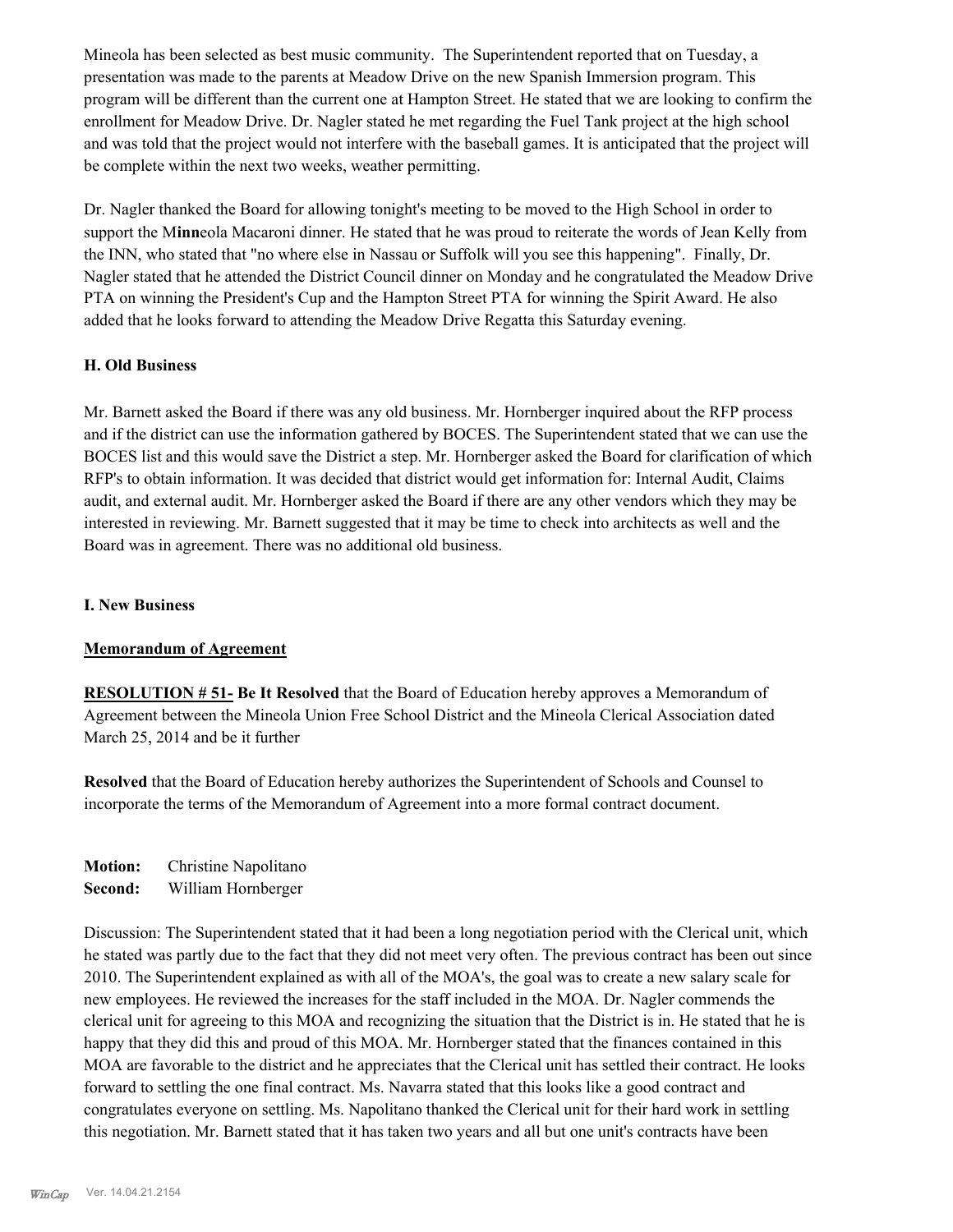settled. He stated that it is easy to say no but it is brave to say yes. He appreciates all of the work by Dr. Nagler and the Clerical unit. There was no further discussion.

**Yes:** William Hornberger **No:** No Nicole Matzer Patricia Navarra Christine Napolitano Arthur Barnett

**Passed:** Yes

#### **J. Consensus Agenda**

**RESOLUTION # 52 -BE IT RESOLVED** that the Board of Education approves the consensus agenda items J.1.a. through J.6.a., as presented.

**Motion:** Nicole Matzer **Second:** William Hornberger

There was no discussion.

Yes: William Hornberger **No:** None Nicole Matzer Patricia Navarra Christine Napolitano Arthur Barnett

**Passed:** Yes

# 1. **Accepting of Minutes**

That the Board of Education accepts the minutes of the March 6, 2014 Workshop Meeting as presented. a.

# 2. **Instruction**

- a. Resignation(s)
- That the Board of Education accepts the resignation of Theresa Zuccarello, Permanent Sub at Jackson Avenue, effective March 18, 2014. 1.
- b. Leave(s) of Absence/Medical
- That the Board of Education approves a Medical Leave of Absence using sick days to Maryanne Beach, English Teacher, at Mineola High School, effective January 6, 2014. 1.
- c. Appointments Instruction
- That the Board of Education approves the appointment of Cristina Sullivan, to the position of Spanish Leave Replacement Teacher, for Stephanie Klein, effective March 31, 2014 to on or before June 30, 2014. Salary: MA, Step 1, \$67,940 pro-rated. 1.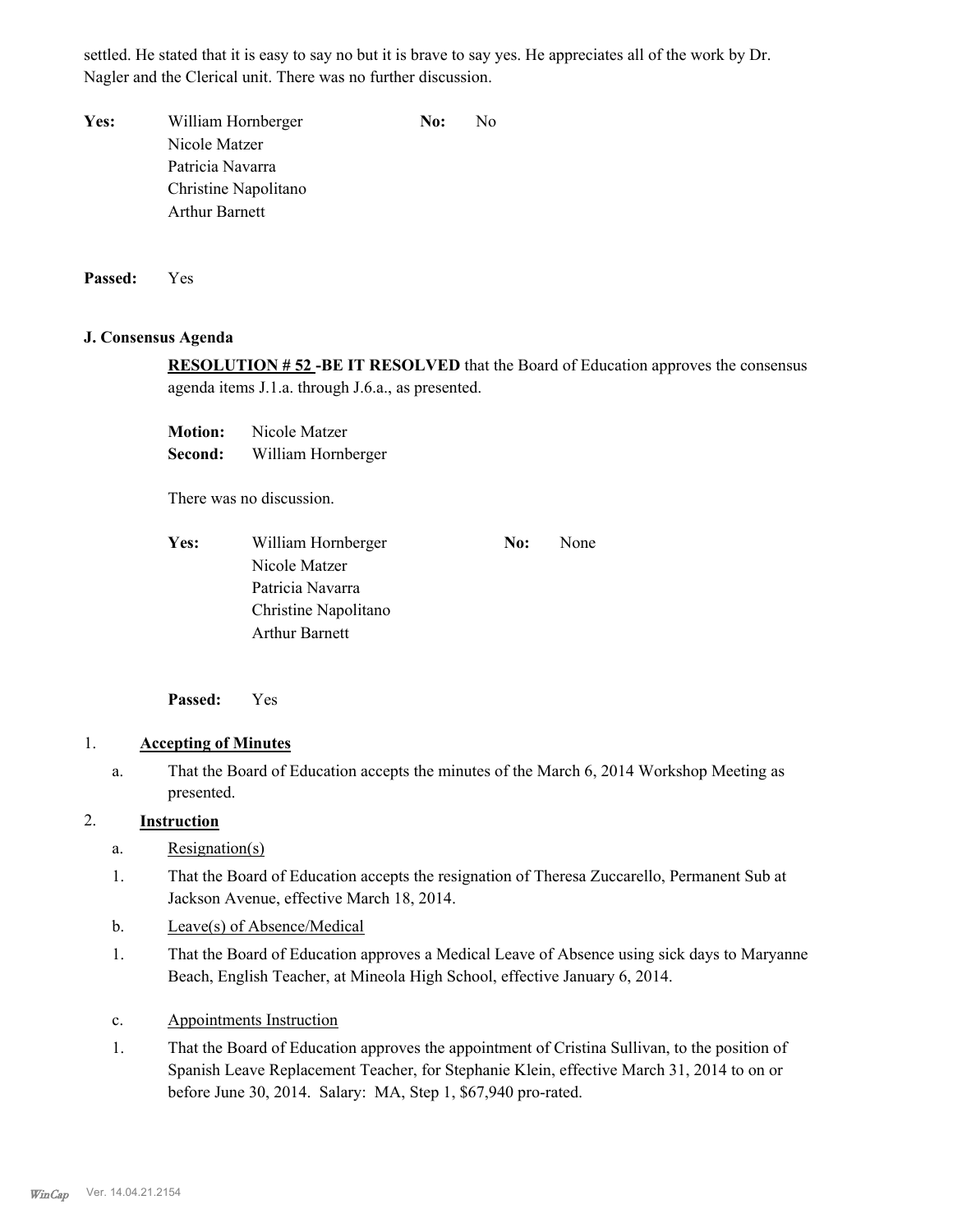Appointment(S) Sub Teacher per diem d.

> The Board of Education accepts the following individual(s) as Per Diem Substitute Teacher(s) for the current school year, at a daily rate of \$100.00 per day; and retirees at a daily rate of \$125.00 per day.:

| <b>EMPLOYEE NAME</b> | EMPLOYEE CERTIFICATION |
|----------------------|------------------------|
| Allyson L. Reynolds  | Physical Education     |

- e. Appointments 45 Day Subs
- That the Board of Education approves the appointment of Nicholas Pontolillo, to the position of 45 Day Substitute Teacher for Maryanne Beach, effective Janaury 6, 2014. Salary: Days 1-20, \$100.00, Days 21-39 \$110.00, Days 40-45 \$120, Day 46 BA, Step 1, \$58,414 pro-rated. 1.

#### Appointment(s) Coaches f.

That the Board of Education approves the appointment of the following coaches for the current school year:

| <b>POSITION</b>           | <b>EMPLOYEE NAME</b>         | <b>STEP</b> | <b>STIPEND</b> |
|---------------------------|------------------------------|-------------|----------------|
| 7th Grade Softball        | Jillian Scinoco              |             | \$3,958.00     |
| 7th Grade Girls Lacrosse  | Lauren M. Sheridan           |             | \$4,251.00     |
|                           | (replacing Raymie Tand)      |             |                |
|                           | previously approved 1/30/14) |             |                |
| 8th Graded Girls Lacrosse | Elizabeth Reilly (replacing  |             | \$4,251.00     |
|                           | Adrienne Koslow previously   |             |                |
|                           | approved $1/30/14$ )         |             |                |

## 3. **Instruction: Committee on Special Education**

a. That the Board of Education approves the CSE/CPSE/SCSE recommendations for programs and services for students with IEPs for the time period from 2/1/14- 2/28/14. Please be advised that all of the parents have received the student's IEP and a copy of their DUE process rights.

# 4. **Civil Service**

- a. Resignation(s)
- That the Board of Education accept the resignation of Gonzalo E. Urrutia, Bus Driver for Transportation, effective March 14, 2014. 1.
- b. Leave(s) of Absence
- That the Board of Education approve an extension of his paid Medical Leave of Absence to Henry Holler, Cleaner at Meadow Drive, effective March 13, 2014 through April 12, 2014. 1.
- c. Reappointments
- That the Board of Education approve the reappointment of Carolyn Lucchesi to the position of part time Greeter at the Jackson Avenue School, effective April 7, 2014. Salary will be \$10.73 on Step 3. 1.

# 5. **Business /Finance**

# a. **Budget Appropriation Adjustment**

1. That the Board of Education approves the acceptance of revenue for NYSSBA in the amount of \$3,284.00 and makes appropriation increase adjustments to the following Budget Code: A 2110.404.00.2330.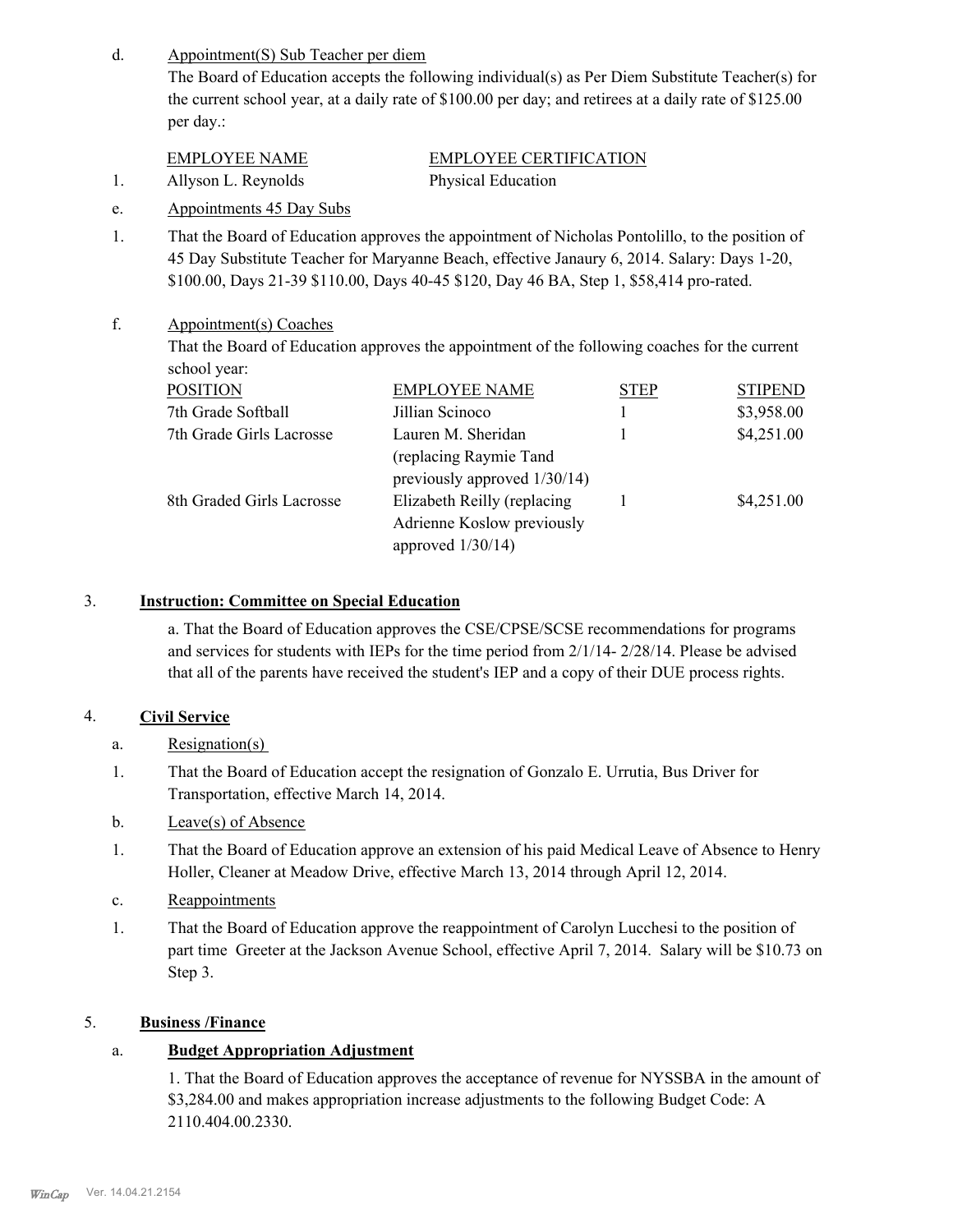## 6. **Business/Finance: Contract Approvals**

a. That the Board of Education approves Health Contracts between Mineola UFSD and the following districts, whereby Mineola UFSD provides health and welfare services for the 2013- 2014 school year:

Baldwin UFSD, Bellmore-Merrick UFSD, Bethpage UFSD, Carle Place UFSD, Cold Spring Harbor Central School District, Commack UFSD, East Meadow UFSD, East Williston UFSD, East Rockaway UFSD, Elmont UFSD, Farmingdale UFSD, Floral Park-Bellrose UFSD, Franklin Square UFSD, Freeport UFSD, Garden City UFSD, Glen Cove City School District, Great Neck UFSD, Half Hallow UFSD, Hauppauge UFSD, Herricks UFSD, Hewlett-Woodmere UFSD, Hicksville UFSD, Huntington UFSD, Jericho UFSD, Lawrence UFSD, Levittown UFSD, Locust Valley Central School District, Long Beach City School District, Longwood Central School District, Lynbrook UFSD, Manhasset UFSD, Massapequa UFSD, Merrick UFSD, New Hyde Park-Garden City Park UFSD, New York City Board of Education, North Shore UFSD, Northport-E. Northport UFSD, Oceanside UFSD, Plainview-Old Bethpage UFSD, Port Washington UFSD, Rockville Centre UFSD, Roslyn UFSD, Sewanhaka Central High School District, Smithtown Central School District, South Huntington UFSD, Syosset Central School District, Valley Stream Central High School District, Valley Stream UFSD, Wantagh UFSD, Westbury UFSD.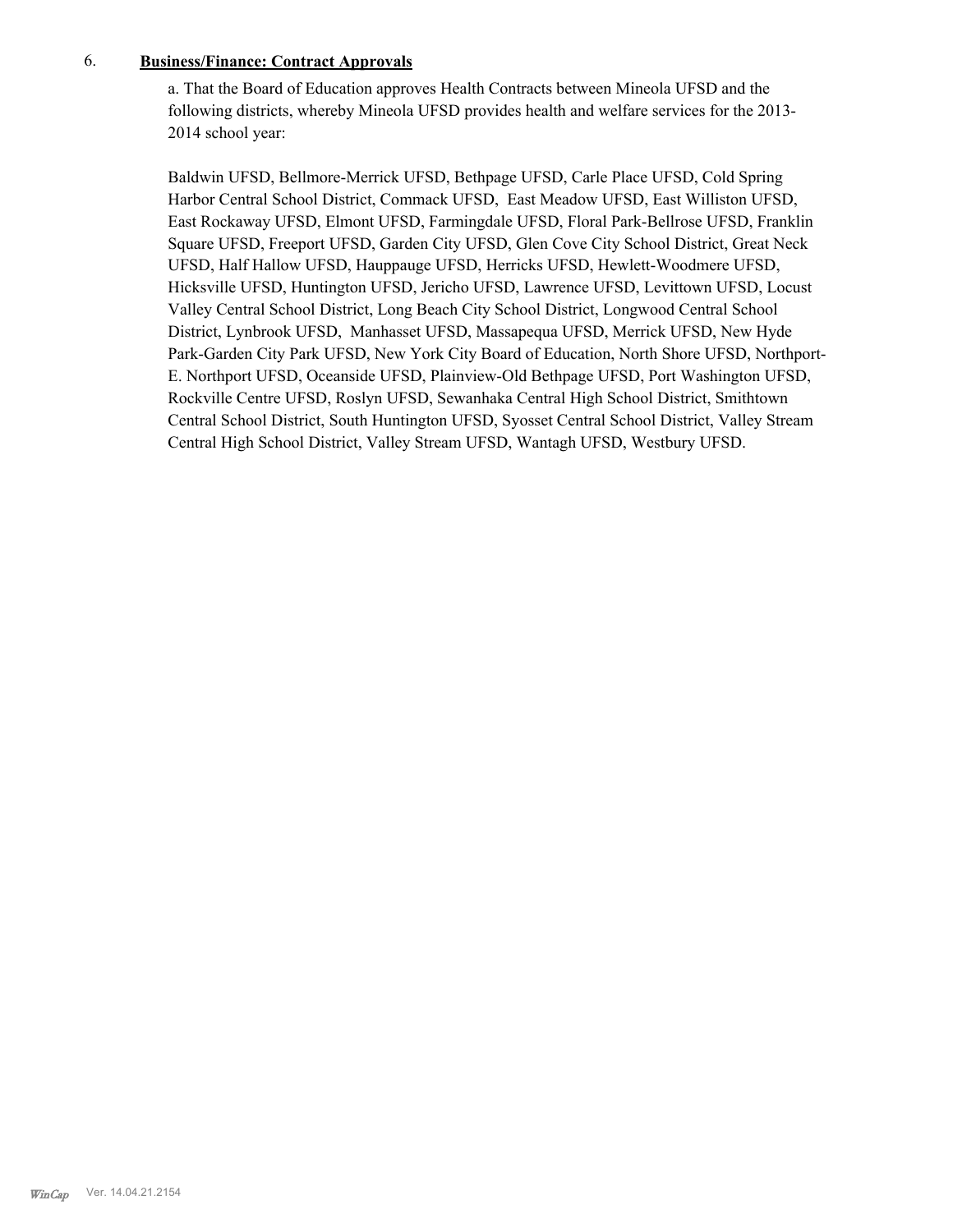## **Walk-On Agenda:**

 **RESOLUTION # 53- Whereas:** An employee whose name and position have been made known to the Board of Education in Executive Session had been employed in the District beginning on July 1, 2007, and

**Whereas:** Employee has not been present at his place of employment at the District since April 11, 2013, and

**Whereas:** Counsel for the District has been in ongoing contact with legal and labor representatives for the employee regarding the nature of employee's absence from work, and

**Whereas:** Counsel for the employee has communicated to counsel for the District that the employee has, in fact, retired from service with the District, although the employee has not tendered a letter of resignation for the purpose of retirement from the District, and

**Whereas:** The District has received information from the applicable New York State Retirement System that the employee is, in fact, retired, and

**Whereas:** The District wishes to engage in the usual and customary practice of selecting a permanent replacement for the retired employee, be it

**Resolved:** That the District hereby acknowledges and accepts the retirement of the aforementioned employee whose identity has been made known to the Board of Education in Executive Session, effective the date of the employee's retirement into the aforementioned New York State Retirement System, namely July 29, 2013.

**Motion:** Patricia Navarra **Second:** Nicole Matzer

There was no discussion.

| Yes: | William Hornberger    | No: | None |
|------|-----------------------|-----|------|
|      | Nicole Matzer         |     |      |
|      | Patricia Navarra      |     |      |
|      | Christine Napolitano  |     |      |
|      | <b>Arthur Barnett</b> |     |      |

**Passed:** Yes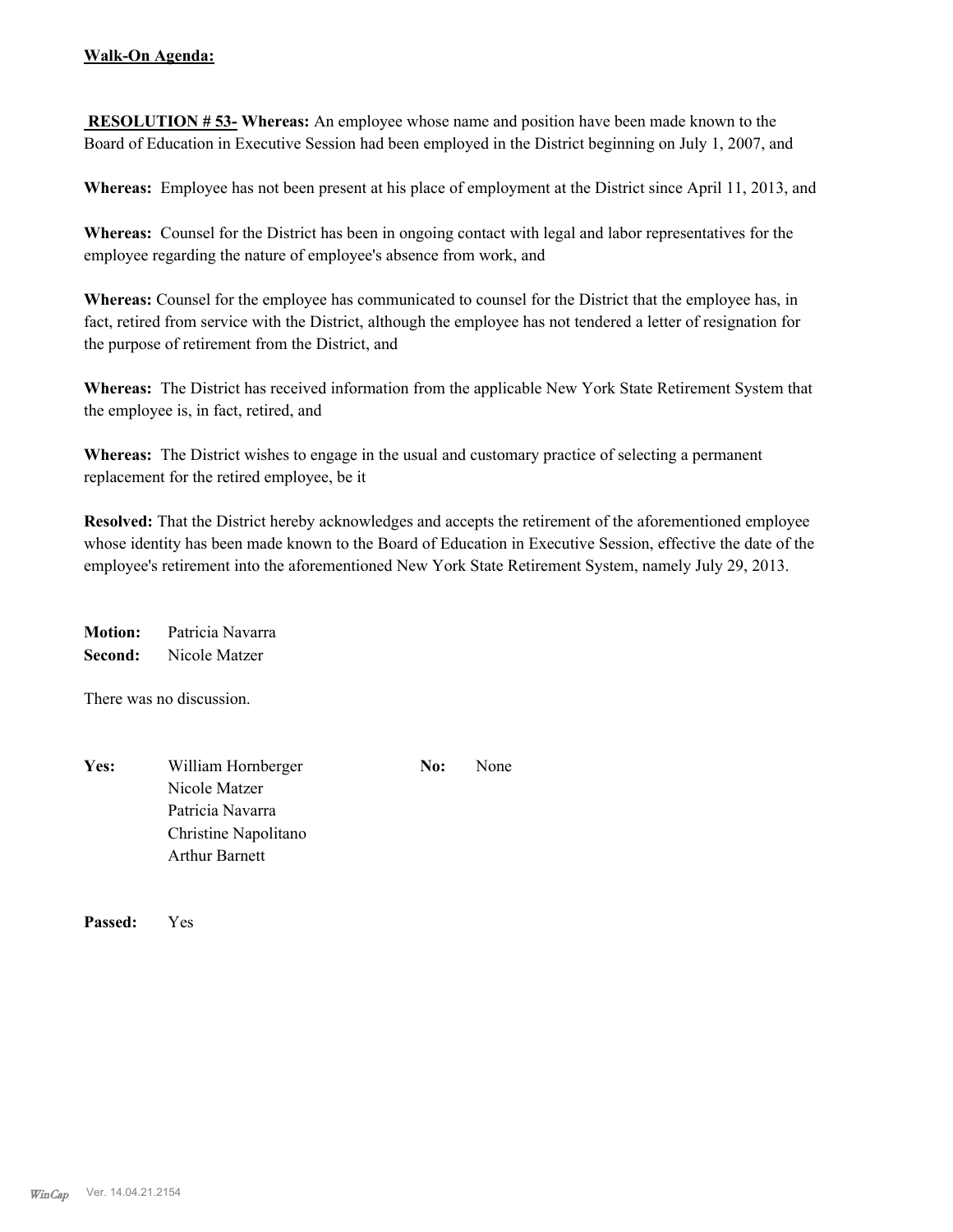#### **K. Superintendent's Report**

Superintendent of Schools' Reports for 4/3/14 Presentations:

#### 1. Budget Update

The Superintendent presented an update of the proposed 2014-15 budget highlights (this information can be found on the District website, on the Board of Education page, under the heading presentations). The Superintendent stated that the budget is almost finalized and the final budget will be presented at the 4/24 Business Meeting. He stated that the State budget was finalized and it has been decided that we will maintain our 1.46% levy and put the extra State funds into the budget. Dr. Nagler stated that this is the 6th year that the District has delivered a budget under 2%. The proposed levy is 1.46% with the use of \$250,000 of fund balance achieved through the teacher contract settlement. The Superintendent went through some of the budget highlights: Curricular Enhancements- expand the existing Pre-K program to 5 day 1/2 day for all students; outsource UPK to Harbor Day Care to offer 54 full day seats- to be decided by lottery. An information meeting is scheduled for May 6th at Harbor Day Care/ Wills Avenue and the pre-k registration has been accelerated. The lottery will be held on May 8th. The District will expand the dual language program into Jackson and create a Spanish Immersion program at Meadow Drive. There will be a continuation of Pre-K through Grade 2 Kid Knowledge hands on science program as well as continuation of science laboratory for grades 3-7. Also included in the budget is the expansion of ipads to K- 2 in classroom center, which will be achieved with the use of the management efficiency grant. Operational: Vehicles- continue the 5 yr. Bus Replacement plan and replace 2 large buses. A new truck will be purchased for facilities including a new plow and sander. Facility Upgrades: new seats and floors for the Middle School Auditorium; new public address system for Hampton Street; expand district wide monitoring to include water, temperature and boiler alerts; air conditioning for non-instructional spaces at Meadow, Hampton and Jackson; and maintain a 4% fund balance. Equipment (allocated \$217,000)- includes new gym padding for Meadow Drive, new furniture for pre-k rooms, new equipment for HS science research laboratory, tire replacement equipment for bus garage, new facility truck, replacement desk and chairs district wide, spin cycles for HS fitness center, musical instrument replacement and computer hardware. The Superintendent gave some staff recommendations which include not replacing all of the retirees and hiring a P/T Drug and Alcohol Social Worker at the High School, utilizing some of the grant money. Dr. Nagler stated that he feels that this proposed budget is well in line with the goal of not exceeding the allowable tax levy while continuing to maintain and enhance all of our programs. He thanked Mr. Waters and Ms. Burns for all of their work to help the school system run well.

Mr. Hornberger asked the Superintendent for the plan for the use of ipads in the 8th grade. The Superintendent stated that they will continue to roll out the ipad program and the current 8th graders have expressed their unhappiness this year. There was a meeting with the ILs about a pilot program. The Superintendent stated that they need to set-up a different program for the 8th grade. Mr. Hornberger asked if we have the generator yet for the NOC and the Superintendent stated that it is in this year's budget. Ms. Matzer thanked Dr. Nagler, Mr. Waters and Ms. Burns for all of their hard work and for keeping the District moving forward. Ms. Napolitano asked the Superintendent for an explanation of the article in the paper regarding the Governor proposing a \$2 billion bond for expanding technology in the school districts. The Superintendent stated that this something that will be voted on and he cannot figure out how the amounts per District are determined. He added that there may be the possibility of using that money for pre-k expansion. Dr. Nagler stated that nothing is definite and this is a wait and see issue. Mr. Barnett thanked Mr. Waters for his diligence and hard work.